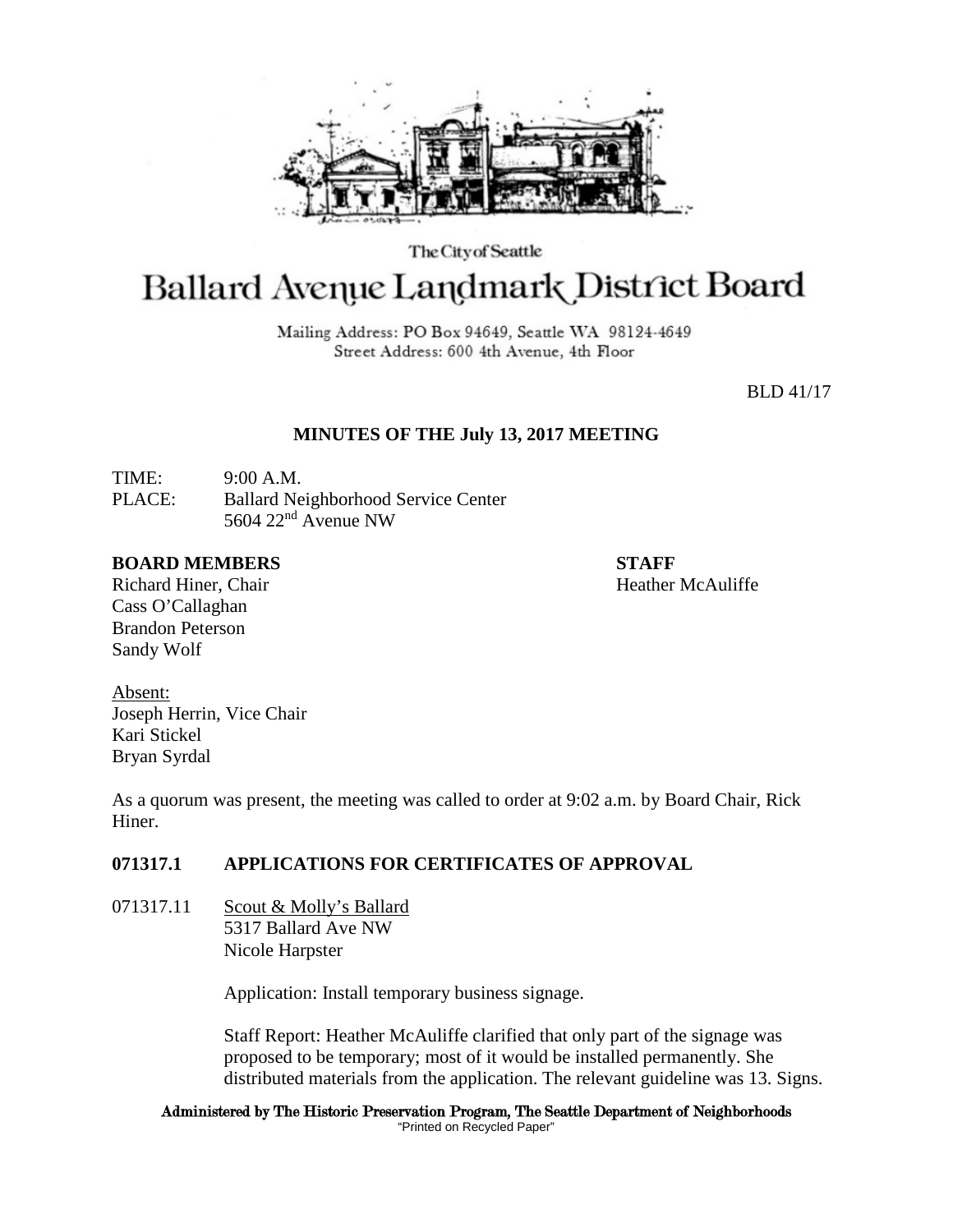Applicant Comment: The applicant explained that it the shop would be locally and operated, although it is part of a chain expanding across the United States. It will sell women's clothing and accessories. She explained that just the parts of the sign on the door such as "Coming Soon," and the black backing on the sign would be removed once the store was open. She explained that the blade sign will have raised lettering and provided color and material samples. She said the existing mounting for the sign would be maintained and reused. She said she would like to amend the design of the sign on the door to say, "Scout & Molly's of Ballard."

Public Comment: There were no comments from the public.

Board Discussion: Board members concurred that the signs met the guidelines.

Motion: Rick Hiner made a motion to approve the application as amended by the applicant.

MM/SC/RH/CO 4-0-0

071317.12 The Noble Fir 5316 Ballard Ave NW Ellen Kelly

Application: Proposed design for outdoor furniture.

Staff Report: Heather McAuliffe distributed exhibits from the application. The relevant guideline was 10. Street Furniture.

Applicant Comment: The applicant explained that the Liquor Board had stopped requiring fences around seating areas that sell alcohol, so just outdoor furniture is proposed. She said they will fold it the furniture up and take it in at night.

Public Comment: John Cashman, district property owner, supported the application.

Board Discussion: Cass O'Callaghan confirmed with the applicant that both tables and chairs would be wood. Board members concurred that the application met the guidelines.

Motion: Brandon Peterson made a motion to approve the application as presented.

MM/SC/BP/RH 4-0-0

071317.13 Ballard Republic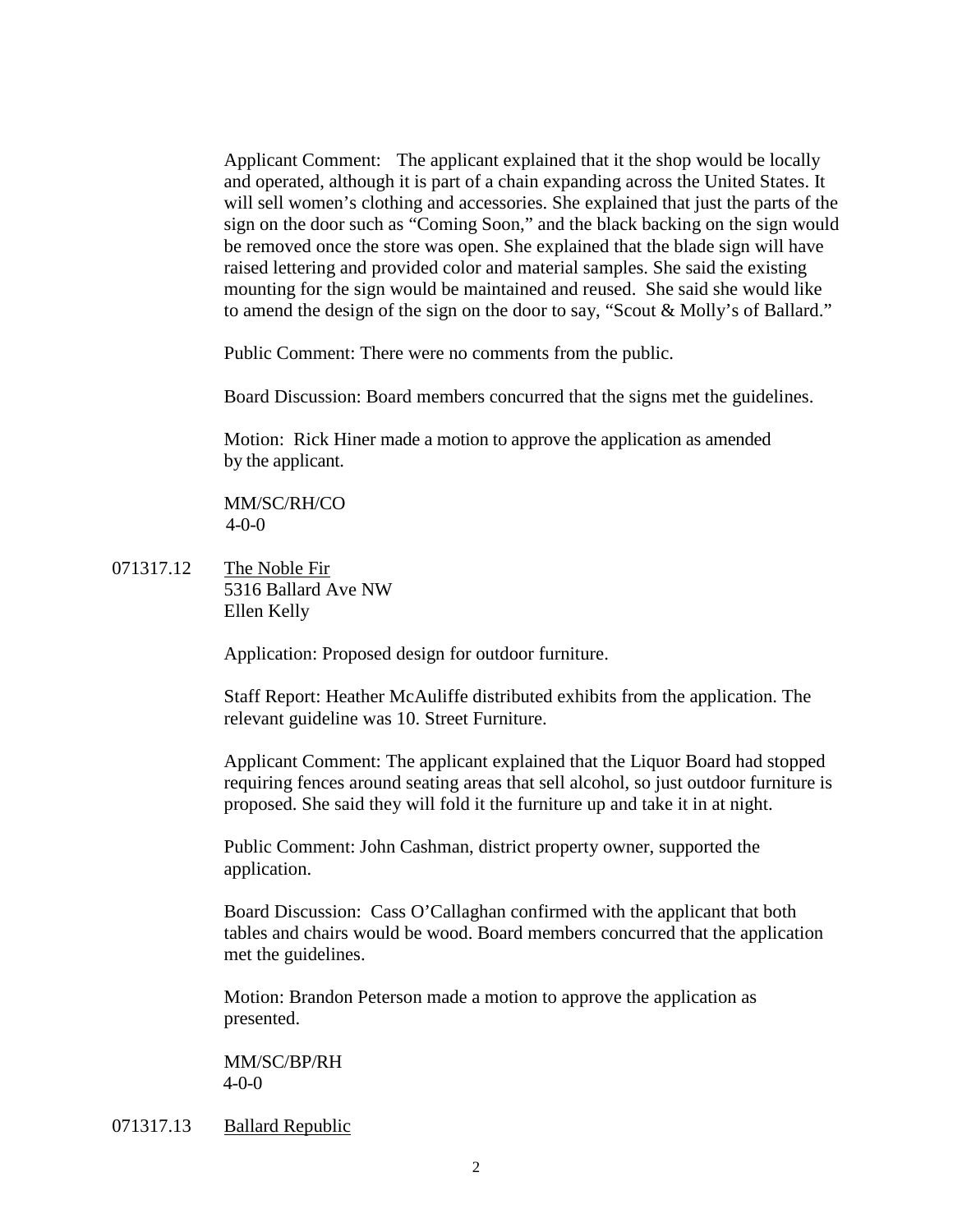5135 Ballard Ave NW Jim Goodspeed

Application: Proposed changes to storefront and temporary business signage.

Staff Report: Heather McAuliffe distributed materials from the application. The relevant guidelines were Criteria/Values, 2, 5 and 6.

Applicant Comment: Jim Goodspeed, project architect, explained that they will be filling in the storefront entry with a storefront section that matches the rest of the storefront in design and materials. He said that low E glass will not be used. He went over concerns previously expressed by the Board and explained that they will not be modifying the door facing 20th NW or adding a ramp. He said that the ADA issue was resolved by moving the entry to the corner of the building. He said the bar will be up against the Ballard Avenue side of the building and that you will see the equipment side of the bar from the sidewalk. He said the door facing 20<sup>th</sup> will be used to service the streatery but not egress. He said that it is not required for egress. He went over the proposed painting and showed a color sample. He said that all the areas currently painted green would be repainted in a bronze color. He next went over temporary signs.

Public Comment: John Cashman spoke in support of the changes to the storefront.

Board Discussion: Board members concurred that the storefront changes and painting met the guidelines. The Board next discussed the temporary signs, which were posters already installed in the windows. Board members thought that too many were installed. The applicant agreed to reduce the number from four to two. It was clarified with the applicant that the signs would be installed for six months, until construction was completed.

Motion: Cass O'Callaghan made a motion to approve the application as amended by the applicant.

MM/SC/CO/BP  $4 - 0 - 0$ 

071317.14 Axiom Constructors, LLC 5424 Ballard Ave NW John Cashman

> Application: Approval for exterior light fixtures at building entry; install additional light fixture. [Tabled at May 4, 2017 meeting]; proposed exterior painting; replace tile on storefronts.

Staff Report: Heather McAuliffe distributed exhibits from the application. The relevant guidelines were 2 and 4.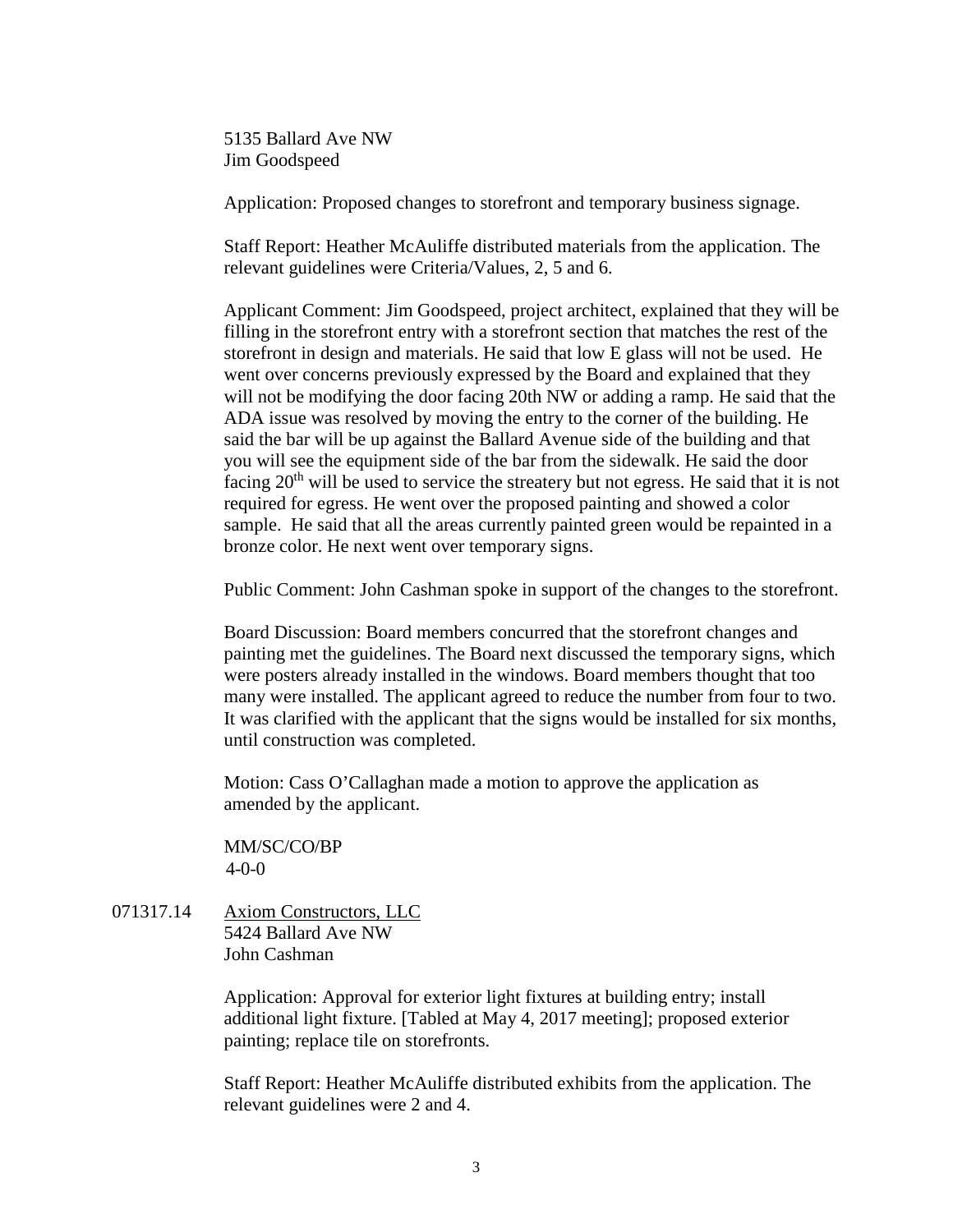Applicant Comment: John Cashman, building owner, explained that they would need to paint the conduit instead of running it directly into the building. He asked the Board to reconsider the size of the existing exterior lights, citing safety concerns and the need for adequate lighting. He said the conduit would be painted reddish-brown to match the brick. Heather Cashman showed a tile sample and a paint sample. The tile under the storefronts will be replaced. All windows, sash and trim will be painted.

Public Comment: Jim Goodspeed spoke in support of the change to the tile design. James Lathrop said he thought it was a lot of conduit that when painted it will look better.

Board Discussion: Board members asked about the vinyl windows in the transom area of the storefront. The applicant was not aware of their replacement date, but said they would be painted the same color as the rest of the trim.

The Board discussed the size of the lights. Board members concurred that though the lights were larger than usually found in the district, they would be allowed due to the need for extra security lighting at the building entry.

Motion: Sandy Wolf made a motion to approve the application as presented.

MM/SC/SW/BP 4-0-0

071317.15 Bramling Cross 5205 Ballard Ave NW Miriam Hinden

Application: Proposed streatery.

Staff Report: Heather McAuliffe distributed materials from the application. The relevant guidelines were Preamble, Purpose/Goals, Guidelines/General, 3, 7, 8, 9 & 10.

Applicant Comment: Angela Stowell, the restaurant's owner, said that once Second Ascent closes for the day, the area is pretty dark at night. Henry Walters, project architect, presented the details for the streatery and showed color/material samples. He said that there is no parking currently allowed in front of the building, so the streatery will not displace parking. There will be a 42" guard rail on all sides.

Public Comment: James Lathrop agreed with the restaurant owner that the area needs more activation.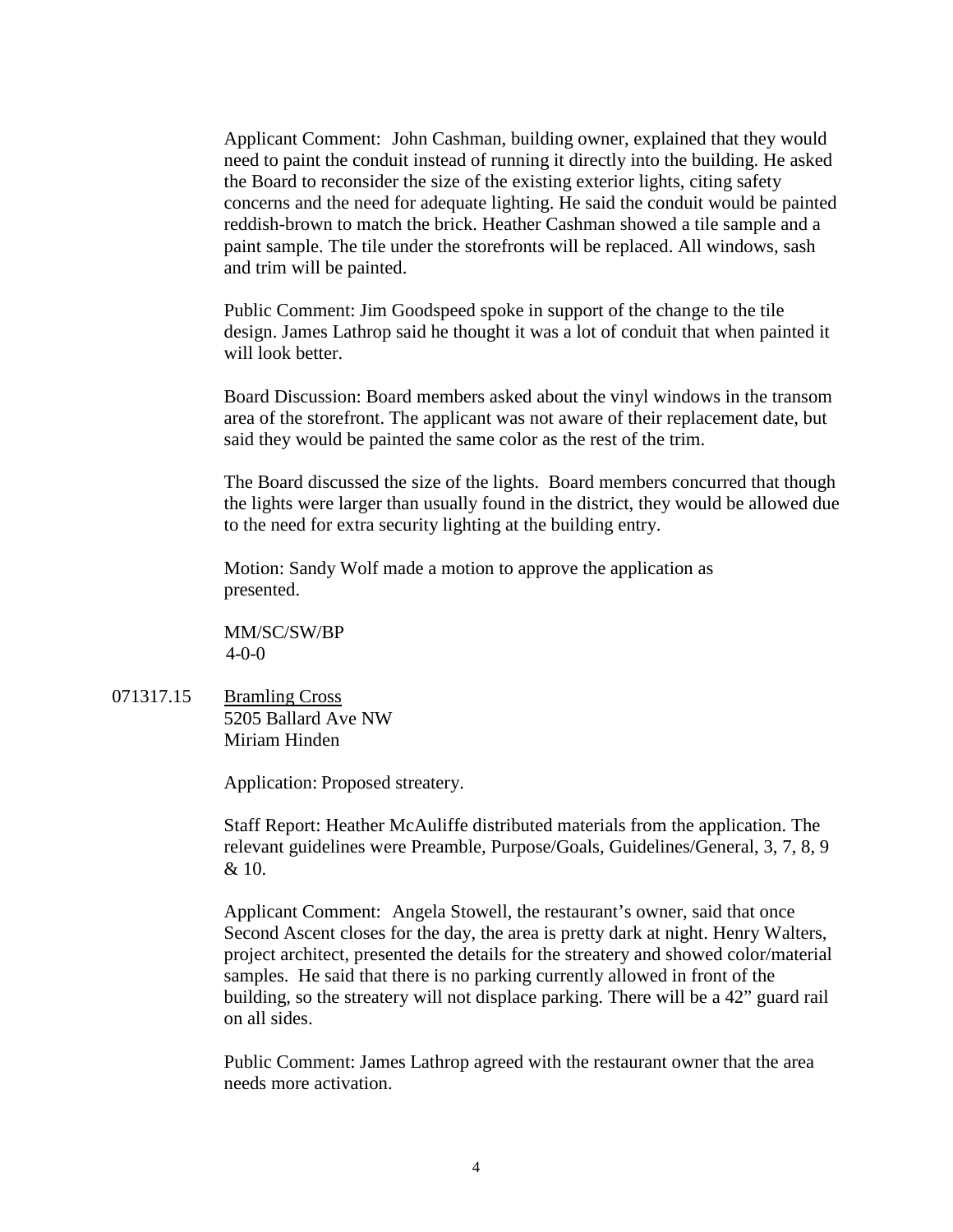Board Discussion: Sandy Wolf had a question about ADA access. Henry Walters clarified that the access area would be concrete, not ipe wood.

Brandon Peterson asked about the use of the streatery for the public. Angela Stowell answered that it would be open to the public when the restaurant is not using it. She said that the furniture would be taken in at night.

Motion: Brandon Peterson made a motion to approve the application as presented.

MM/SC/BP/SW 4-0-0

071317.16 Salt & Straw 5420 Ballard Ave NW Eric Ryu

> Application: Add wood cladding over existing metal canopy; proposed alterations to existing awning; install blade sign; install sign in window.

This application was tabled by the Board because the applicant wanted to make changes to the design but did not did not have sufficient information to present the changes.

## **071317.2 BOARD BRIEFING**

071317.21 Ballard Republic 5135 Ballard Ave NW Jim Goodspeed

Briefing on proposed streatery on 20<sup>th</sup> Ave NW

Jim Goodspeed went through changes made to the design of the streatery. Brick has been eliminated from the design and the shape of the seating area has been changed. There was a discussion of the proposed composite flooring. It was noted to the applicants that Guideline 15 j. prohibits synthetic materials.

## **071317.3 BOARD BUSINESS**

071317.31 Election of 2017 BLD officers

Brandon Peterson was elected as Chair. Cass O'Callaghan was elected Vice Chair.

## **071317.4 APPROVAL OF MINUTES**

The Board members reviewed the minutes of the May 5, 2017 meeting.